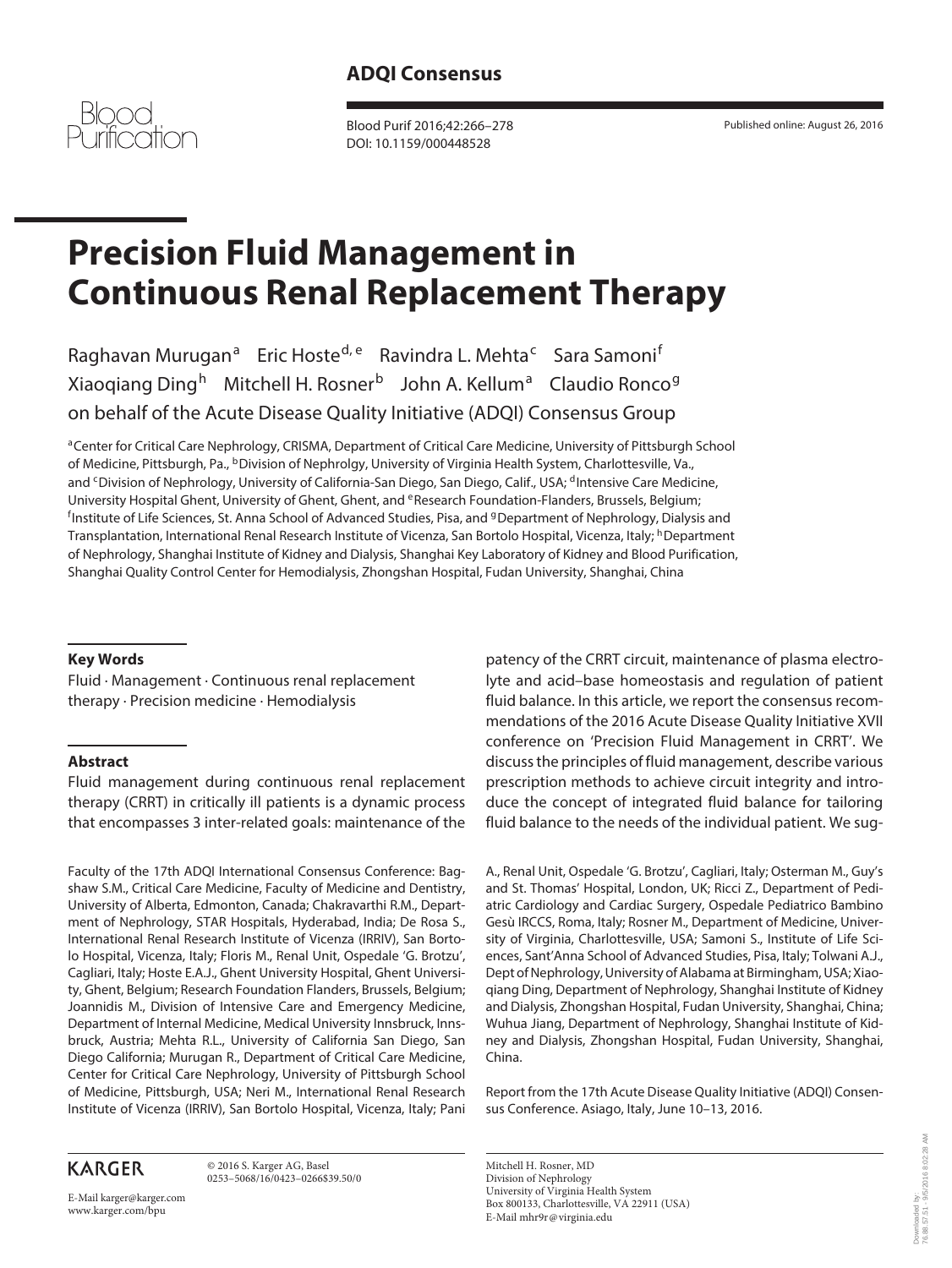gest that these recommendations could serve to develop the best clinical practice and standards of care for fluid management in patients undergoing CRRT. Finally, we identify and highlight areas of uncertainty in fluid management and set an agenda for future research.  $@ 2016 S.$  Karger AG, Basel

## **Introduction**

 Fluid management is an integral component for managing critically ill patients to correct abnormalities in plasma composition and maintain fluid balance. Several recent studies have established the need for improved strategies for initial fluid resuscitation and for optimizing fluid administration to prevent fluid overload [1, 2]. The inherent characteristics of critical illness with multi-organ failure presents a unique challenge for fluid management as leaky capillary beds, hemodynamic compromise and large volumes of fluid required to treat the underlying condition result in fluid accumulation that is often difficult to correct in the absence of renal support. Continuous renal replacement therapy (CRRT) techniques provide a unique set of tools for fluid management that can be customized for individual patients.

 Fluids are commonly administered during CRRT to maintain the circuit integrity and patency, and enable the operational characteristics for each CRRT modality. The solute content and site of administration of fluids is varied to achieve specific parameters of electrolyte and acid– base balance required for organ support. The volume of fluid removed and infused can be manipulated to provide precise control for fluid balance. This is critical since, at various times, patients may require net fluid removal despite receiving large volumes of obligate fluids for their care (such as antibiotics, nutrition, vasopressors and others). At other times, patients may require net fluid increase to maintain hemodynamic goals. Unlike other forms of renal replacement therapy (RRT) each of these processes can be adjusted independently in CRRT thereby providing enormous flexibility and control for personalized renal support. Despite these inherent capabilities for CRRT, there is wide variation in how these techniques are used in practice. Differences in operational characteristics of CRRT modalities (slow continuous ultrafiltration (SCUF), continuous venovenous hemofiltration (CVVH), continuous arteriovenous hemodialysis and continuous venovenous hemodiafiltration (CVVHDF)) and the availability of different machines with different user interfaces may contribute to these differences and potentially influence outcomes. There are currently no benchmarks for fluid management with CRRT. Specific standards for fluid management were proposed in the first Acute Disease Quality Initiative (ADQI) conference on CRRT [3], and specific situations were addressed in subsequent conferences [4]; however, there are limited descriptions of best practices for fluid management with these techniques [5] .

 In 2016, a group of experts in CRRT met at the ADQI XVII consensus conference on 'precision CRRT' and to recommend standard of care/best practices. In this report, we summarize the consensus recommendations on the topic of fluid management with CRRT based on the existing clinical evidence. We also discuss the gaps in our knowledge and identify future research questions to improve fluid management with CRRT in the critically ill patient.

## **Methods**

 The ADQI process has been described previously and complete ADQI methodology description is available at www.adqi.org. Briefly, we convened a 3 days consensus conference in Asiago, Italy, in June 2016. We invited experts in nephrology and critical care medicine from both adult medicine and pediatrics. Principals of current practice were debated in light of existing evidence. Areas of broad consensus were described and a research agenda was developed using a modified Delphi method. Prior to the conference we identified fundamental questions for which consensus would be sought. During the pre-conference phase, each workgroup performed comprehensive literature searches to summarize existing knowledge and to identify gaps that could be addressed by future research. Core questions/concepts were crafted and these were presented to the entire ADQI consensus group during the conference; a series of breakout sessions and plenary presentations allowed debate, discussion and refinement of these concepts. For the timing and patient selection workgroup, literature searches were conducted using the following terms: 'renal replacement therapy' together with either 'acute kidney injury', 'acute renal failure' or 'continuous venovenous hemodialysis'/'hemofiltration' in MEDLINE using PubMed as the search engine. The 4 core questions ultimately addressed by the workgroup are shown in table 1.

## **Results**

 *What Is the Purpose of Various Fluids Used in CRRT?*  Conceptually, fluids used during CRRT can be classified into 3 inter-related domains (fig. 1). First, fluids are administered to maintain CRRT circuit integrity and patency. Second, the fluid composition can be varied to achieve specific target levels for plasma electrolytes and acid–base balance. Finally, the amount of fluid infused or removed can be adjusted to regulate volume status. Many different types of fluids are used and the site of delivery is

Fluid Management in CRRT Blood Purif 2016;42:266-278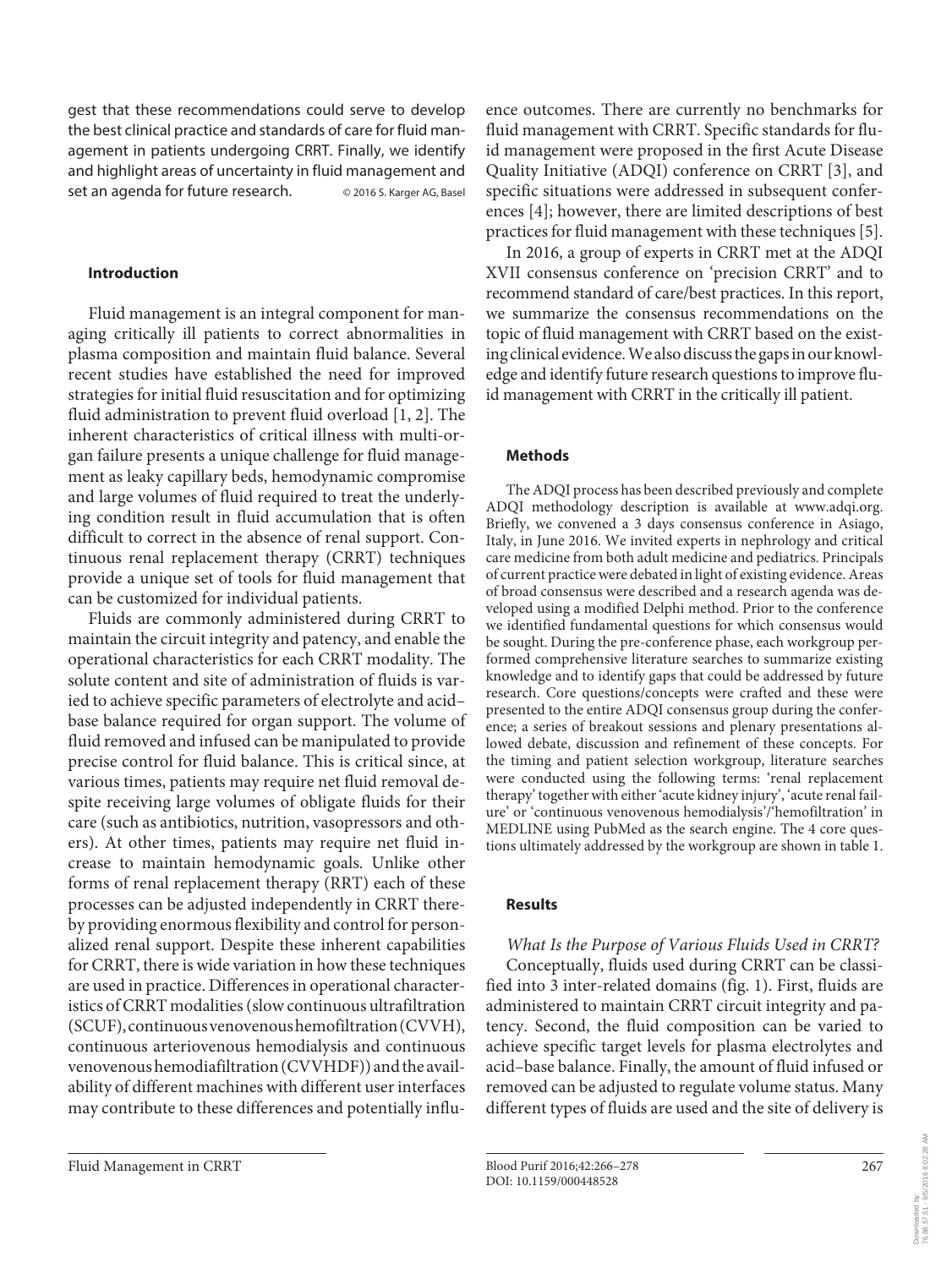Table 1. Questions identified by the consensus group

(1) What is the purpose of various fluids used in CRRT?

(2) Circuit integrity

(a) How can fluids be utilized to maximize circuit integrity?

- (3) Plasma composition
	- (a) How can CRRT be used to achieve plasma homeostasis in patients with derangements in plasma composition?
	- (b) What are the various dialysate and replacement compositions available and how should they be utilized?
	- (c) How does the use of citrate change the use of dialysate and replacement solutions?

#### (4) Fluid balance and regulation

- (a) What are the principles for fluid management with CRRT?
- (b) What are the physiological targets and goals for fluid management with CRRT?
- (c) How can fluid removal and balance be achieved?

(5) Precision CRRT

(a) How can the different domains of fluid management be integrated to achieve the goals of care?

(6) Stepwise methodology for prescription of fluid regulation (a) What are the key components of a CRRT prescription to achieve goals of plasma composition and fluid balance?

#### (7) Monitoring

(8) Research questions

- (a) When is the right time to initiate CRRT for fluid/volume management?
- (b) What is best practice to achieve desired fluid balance with CRRT?
- (c) What are key technological issues?



**Fig. 1.** Conceptual framework of fluid management during CRRT. UF heparin = Unfractionated heparin. Reprinted with permission from www.ADQI.org.

varied depending on the modality of CRRT and the needs of the patient.

 In CVVH, fluids are used to replenish plasma volume and electrolytes that are lost during ultrafiltration (UF) and convective removal of solutes ('replacement fluids').

In continuous venovenous hemodialysis (CVVHD), dialysate solutions are used to achieve diffusive clearance. In CVVHDF, a combination of both replacement fluid and dialysate solutions (convective and diffusive clearance) is used to achieve desired results.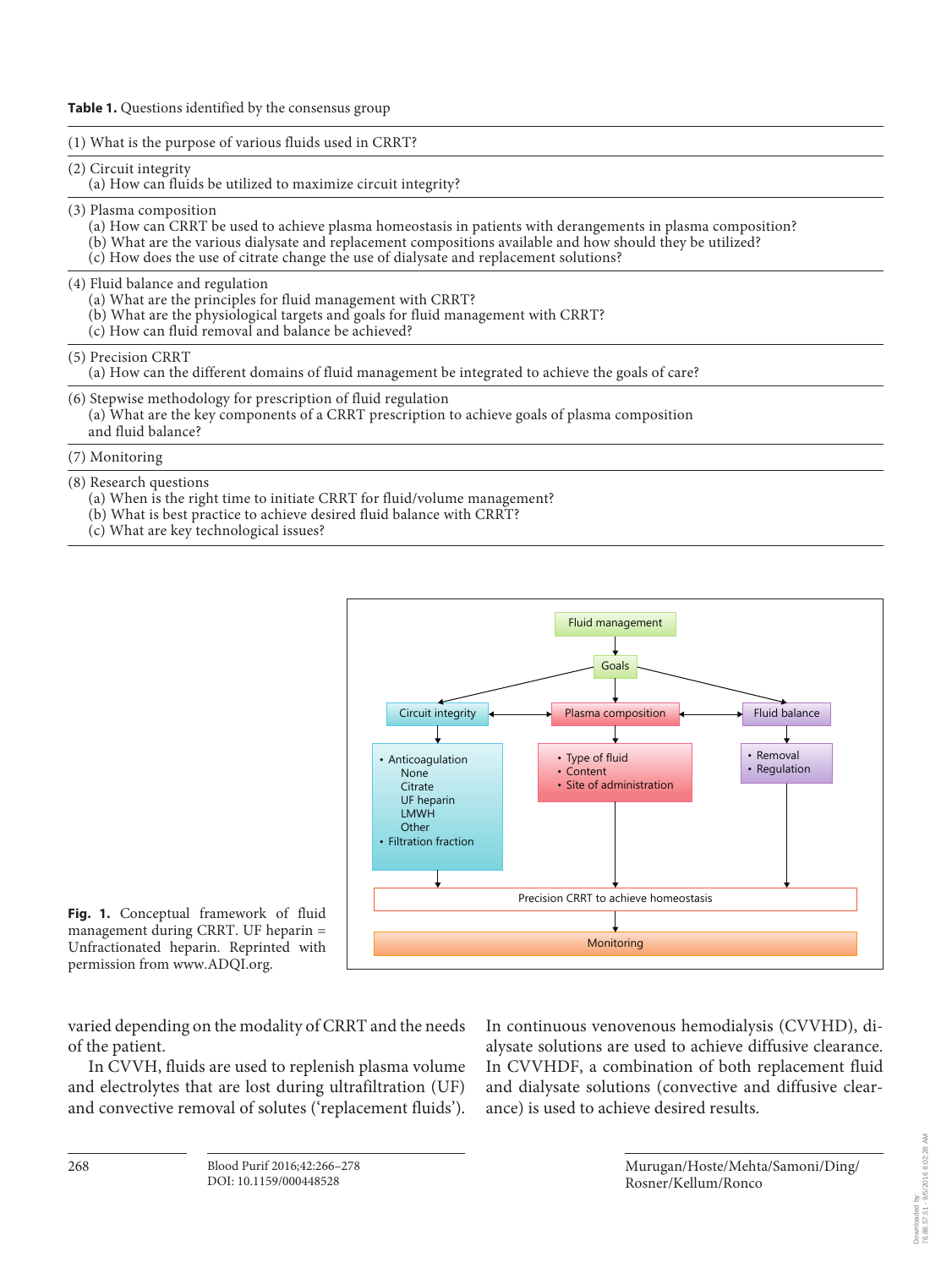Fluids are administered at various sites in the CRRT circuit and also intravenously (online suppl. fig. S1; for all online suppl. material, see www.karger.com/doi/10.1159/ 000448528). Replacement fluids are administered either pre-filter (pre-dilution), post-filter (post-dilution) or intravenously. Dialysate solutions are typically administered through the dialysis port in the filter. It is important to recognize that these various fluids are interdependent and influence one another, and thus, fluid prescription strategies for delivering precision CRRT need to take into account the type, volume, composition and site of administration of fluids used in all of the 3 domains. This will be discussed in more detail.

## **Circuit Integrity**

## *How Can Fluids Be Utilized to Maximize Circuit Integrity?*

 Maintaining circuit patency (avoidance of system clotting) is paramount for achieving various intended treatment goals with CRRT. Online supplement figure S1 shows a typical CRRT circuit and its nomenclature. Fluids to maintain circuit patency are typically administered pre-filter and can include saline flushes, replacement fluid (CVVH or CVVHDF) or act as a vehicle for anticoagulants. Anticoagulants such as heparin or citrate are infused upstream of the hemofilter either in a dilute or concentrated form. Citrate (which is converted to bicarbonate in the liver) also acts as a buffer and can be useful in patients with metabolic acidosis [6, 7] .

 Fluids administered before the filter (pre-dilution) are utilized to prevent or reduce filter clotting independent of the anticoagulation used, by lowering the blood viscosity through a decrease in the hematocrit (Hct) and reducing the filtration fraction (FF). FF is expressed as follows:

FF = 
$$
\frac{\text{UF rate (ml/min)}}{\text{plasma flow rate (Qp) (ml/min)}}
$$

where,  $Q_P = Q_B (1 - Hct)$ ;  $Q_B = blood flow rate$ .

 An increase in UF rate and Hct or a decrease in plasma flow rate will increase FF and thus increase the risk of filter clotting. A high FF (>0.25) is typically associated with increased risk of poor filter performance and clotting due to hemoconcentration-related effects [8].

 Fluids are usually administered pre-filter prior to the pumping of the blood (pre-pump), as post-pump administration or both, to maintain FF <0.25. One major

Table 2. FF at various blood (Qb) and dialysate flow rates as well as varying UF rates

| Hct  | Qb  | QP    | UF    | FF   |
|------|-----|-------|-------|------|
| 0.25 | 150 | 112.5 | 1,000 | 0.15 |
| 0.35 | 150 | 97.5  | 1,000 | 0.17 |
| 0.4  | 150 | 90    | 1,000 | 0.19 |
| 0.25 | 200 | 150   | 2,000 | 0.22 |
| 0.35 | 200 | 130   | 2,000 | 0.26 |
| 0.4  | 200 | 120   | 2,000 | 0.28 |
| 0.25 | 150 | 112.5 | 2,000 | 0.30 |
| 0.35 | 150 | 97.5  | 2,000 | 0.34 |
| 0.4  | 150 | 90    | 2,000 | 0.37 |
| 0.25 | 200 | 150   | 1,000 | 0.11 |
| 0.35 | 200 | 130   | 1,000 | 0.13 |
| 0.4  | 200 | 120   | 1,000 | 0.14 |
| 0.25 | 100 | 75    | 1,000 | 0.22 |
| 0.35 | 100 | 65    | 1,000 | 0.26 |
| 0.4  | 100 | 60    | 1,000 | 0.28 |
| 0.25 | 100 | 75    | 2,000 | 0.44 |
| 0.35 | 100 | 65    | 2,000 | 0.51 |
| 0.4  | 100 | 60    | 2,000 | 0.56 |

Table 3. Plasma flow and FF for different Q<sub>B</sub>s, UF rates and Hct

| Hct, %                              |                           | $Q_R = 150$ ml/min |                           | $Q_R = 200$ ml/min |  |  |
|-------------------------------------|---------------------------|--------------------|---------------------------|--------------------|--|--|
|                                     | $\mathsf{O}_{\mathbf{p}}$ | FF                 | $\mathsf{D}_{\mathbf{p}}$ | FF                 |  |  |
| $UF = 1,000$ ml/h                   |                           |                    |                           |                    |  |  |
| $Hct = 25$                          | 112.5                     | 0.15               | 150                       | 0.11               |  |  |
| $Hct = 35$                          | 97.5                      | 0.17               | 130                       | 0.13               |  |  |
| $Hct = 40$                          | 90                        | 0.19               | 120                       | 0.14               |  |  |
| $UF = 2,000$ ml/h                   |                           |                    |                           |                    |  |  |
| $Hct = 25$                          | 112.5                     | 0.30               | 150                       | 0.22               |  |  |
| $Hct = 35$                          | 97.5                      | 0.34               | 130                       | 0.26               |  |  |
| $Hct = 40$                          | 90                        | 0.37               | 120                       | 0.28               |  |  |
| $Q_p$ = Plasma flow rate in ml/min. |                           |                    |                           |                    |  |  |

limitation of post-dilution CVVH is that it does not influence (decrease) FF, thereby increasing the risk of filter clotting due to hemoconcentration. On the other hand, pre-filter dilution will influence the solute dose delivered as the blood is diluted going into the filter [9] . It should be recognized that current machines display the FF based on a computation of the  $UF/Q_B$  and consequently underestimate the FF as they do not adjust for the plasma volume.

 As shown in tables 2 and 3 (as well as with an online calculator found at www.adqi.net), FF is always lower with lower Hcts and higher  $Q_B s$  and thus the benefit of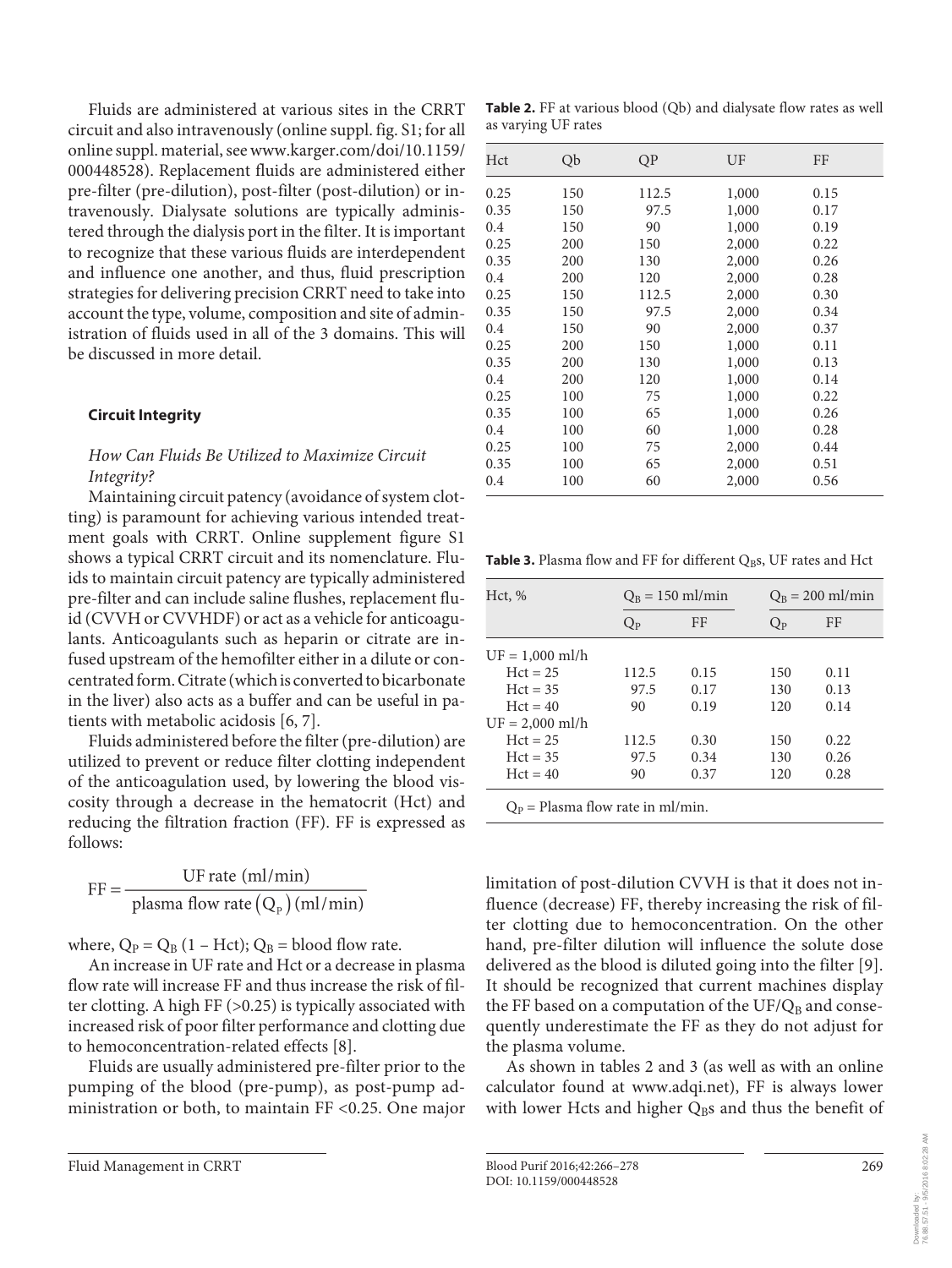**Table 4.** Advantages and disadvantages of pre- and post-filter substitution

| Pre-filter                                                                                                                                                                                                                                                                                                 | Post-filter                                                                                                                                                                                                                        |
|------------------------------------------------------------------------------------------------------------------------------------------------------------------------------------------------------------------------------------------------------------------------------------------------------------|------------------------------------------------------------------------------------------------------------------------------------------------------------------------------------------------------------------------------------|
| Advantages<br>UF rate is not limited by $Q_B$<br>Enhanced elimination of urea from RBC's<br>Filter life is increased as the Hct throughout the filter remains low<br>Filter life is increased which may increase filter lifespan and solute<br>clearance, even though hourly solute clearance is decreased | Clearance of solutes is directly related to UF rate<br>A higher solute clearance rate is produced<br>Delivery of specified solutes and concentrations directly to<br>the solution                                                  |
| <i>Disadvantages</i><br>Solute concentrations are decreased and thus<br>clearance is decreased                                                                                                                                                                                                             | UF rate is limited by Qb. You cannot order too much UF<br>because the end-filter Hct will be too high<br>Because UF rate is limited by FF you may not reach optimal<br>dose<br>Filter life may be decreased by high end-filter Hct |
| RBC = Red blood cell. Adapted from Huang et al. [32].                                                                                                                                                                                                                                                      |                                                                                                                                                                                                                                    |

pre-filter fluids is largely due to the dilution of the blood and Hct. Studies have demonstrated increased circuit life with pre- versus post-filter fluid use, and in one study, this difference was as great as a circuit life of 45.7 versus 16.1 h with pre- versus post-filter fluids, respectively [10-12]. Table 4 summarizes the advantages and disadvantages of pre- and post-filter fluid replacement.

**Statement 1:** Fluids administered for circuit patency and anticoagulation need to be included in determining net fluid balance. Fluids containing alkali (e.g., citrate) will also contribute to the buffer source and may require adjustment of other fluid therapy to avoid derangements in acid–base homeostasis (Grade B).

**Statement 2:** Pre-dilution fluid administration increases filter life and maintains filter patency by reducing FF (Grade A).

# **Plasma Composition**

 *How Can CRRT Be Used to Achieve Plasma* 

*Homeostasis in Patients with Derangements in Plasma Composition?* 

 The entire spectrum of commercially available dialysate and replacement solutions can be used to selectively modulate plasma electrolyte composition and acid– base balance. Furthermore, the content of commercially available solutions can also be customized by an on-site pharmacy and tailored to individual needs of the patient. For instance, additional sodium could be added to a custom made dialysate to achieve a desired serum sodium concentration (e.g., 150–155 mEq/l) to maintain

high serum osmolarity in patients with cerebral edema [13]. Furthermore, various techniques of CRRT allow flexibility of correction of plasma derangements by varying the site of delivery of replacement fluids. For instance, a replacement fluid with a desired electrolyte concentration can be infused during CVVH directly into the patient.

 What Are the Various Dialysate and Replacement Compositions Available and How Should They Be Utilized?

 Various quality-controlled commercial dialysate and replacement fluids are available for purchase (usually as 5 liter bags; online suppl. table S1). The dialysate and replacement fluids differ in concentrations of potassium, magnesium, calcium, bicarbonate and dextrose. These variable concentrations allow tailoring of dialysate and replacement fluids to meet the needs of the individual patient. For instance, a patient with serum potassium concentration of 6.8 mEq/l requiring high-dose pressors may benefit from CVVHD with a dialysate potassium concentration of 0 mEq/l, and this can be modified further depending upon the patient's need and serum electrolyte concentrations. As an example of how fluids used for one purpose may influence the selection of fluids elsewhere in the CRRT circuit, a patient receiving CRRT with regional citrate anticoagulation may require a dialysate with no calcium to maximize the anticoagulant effect of the citrate. Additionally, the amount of bicarbonate needed in the replacement or dialysate solutions may need to be adjusted as citrate metabolism will provide a source of bicarbonate.

Murugan/Hoste/Mehta/Samoni/Ding/

Rosner/Kellum/Ronco

76.88.57.51 - 9/5/2016 8:02:28 AM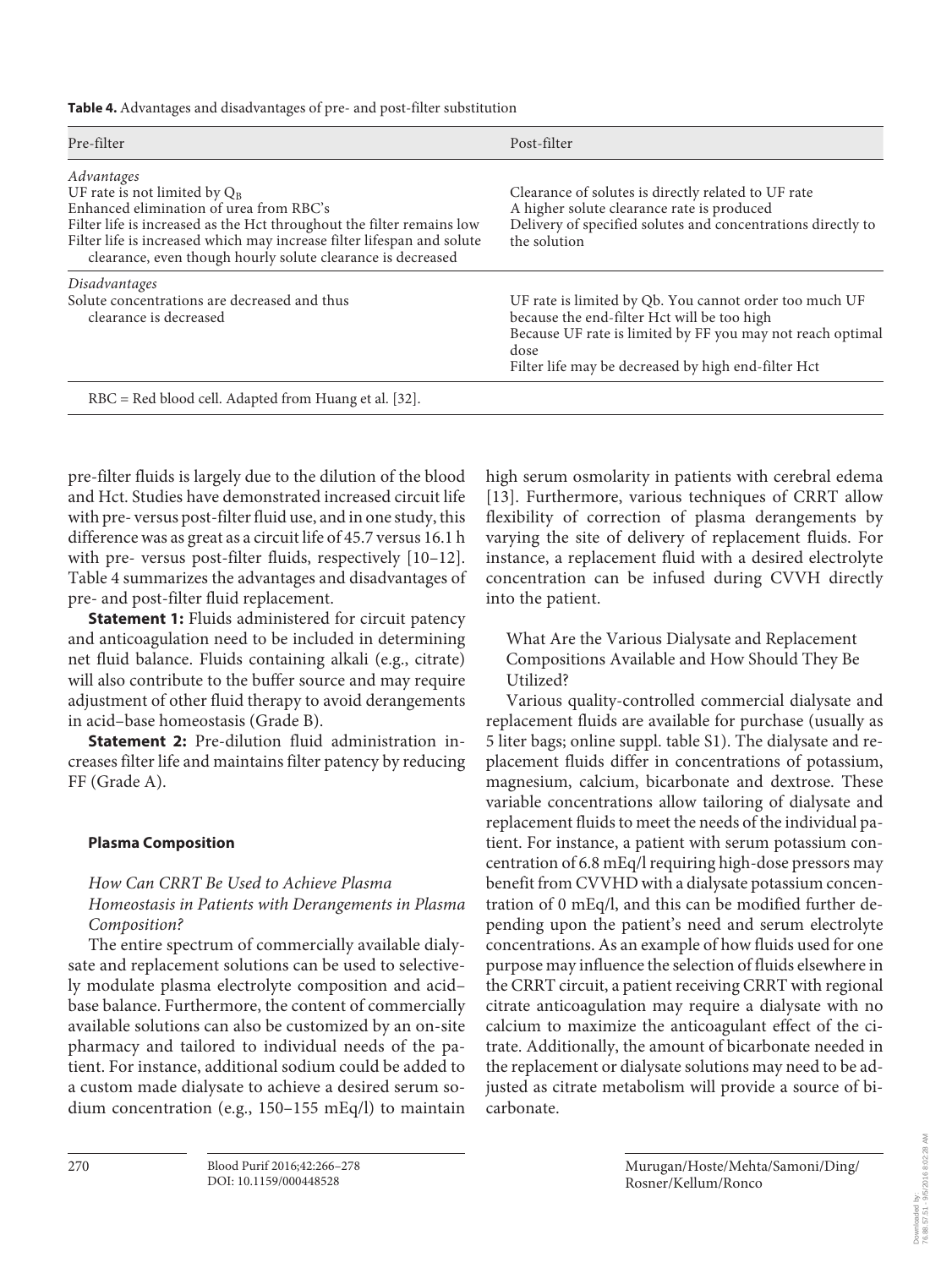In some instances, unique electrolyte problems may require the use of more custom dialysate or replacement compositions that are not available 'off the shelf'. For instance, some patients with severe hyponatremia may require lower dialysate sodium levels at the initiation of therapy to prevent over-rapid correction of the serum sodium [14]. In other circumstances, custom bicarbonate levels may be required or phosphate may need to be added to the dialysate or replacement fluids to correct significant metabolic acidosis or hypophosphatemia. These custom dialysate solutions are typically compounded in a hospital pharmacy and are expensive to produce with a risk for errors [15]. Thus, in centers where custom dialysate solutions are produced, strict quality control measures must be in place to avoid errors in the composition of the dialysate and to ensure sterility.

 Patients receiving CRRT in the CVVH or CVVHDF modes require some proportion (usually the majority) of the ultrafiltrate to be replaced with fluids. This is to ensure that the patient does not become volume depleted as well as develop hemoconcentration by continuous UF. As discussed above, the site of delivery either before the dialysis membrane (pre-filter or pre-dilution) or after the dialysis membrane (post-filter or post-dilution) should be based on the desired effects (table 4).

**Statement 3:** Commercially available dialysate and replacement solutions allow flexibility in achieving various goals of plasma electrolyte compositions to address the majority of clinical circumstances (Grade E).

**Statement 4:** While we recommend that custommade solutions should be avoided, certain situations may arise that require production of custom dialysate or replacement solutions. In these cases, experienced pharmacists should be available to compound these solutions and strict quality control measures should be in place to ensure that errors do not occur (Grade E).

**Statement 5:** The choice of dialysate and replacement solution with specific compositions should be based upon the goals for serum electrolyte and acid–base parameters as well as the choice of anticoagulation. The use of dialysate and replacement solutions must be individualized and reassessed at frequent intervals (such as every 6–12 h) depending upon the clinical condition of the patient to ensure that they are appropriate (Grade E).

**Statement 6:** Replacement solutions should be sterile and dialysate solutions should ideally be sterile or, at a minimum, be ultra-pure (Grade A).

**Statement 7:** Administration of replacement solutions can be either pre- or post-filter within the dialysis circuit or outside of the circuit (intravenously). Pre-filter replacement of solutions is useful to minimize filter clotting by reducing the FF but influences the dose by decreasing solute concentrations. Post-filter replacement allows direct delivery of solute to the circulation (Grade A).

# *How Does the Use of Citrate Change the Use of Dialysate and Replacement Solutions?*

 During citrate anticoagulation, sodium citrate is infused into the inflow ('arterial') limb of the extracorporeal circuit, chelating calcium and thereby inhibiting clotting [16]. Intravenous calcium must therefore be infused systemically to maintain a normal ionized serum calcium concentration. Since the citrate provides an alkali load, buffers (e.g., bicarbonate, lactate) may need to be reduced in concentration or deleted from the dialysate and replacement fluids [6, 7]. The dialysate and replacement fluids may need to be calcium-free to prevent reversal of the citrate effect in the extracorporeal circuit. If a hypertonic citrate solution is utilized, the sodium concentration in the dialysate and/or replacement fluids will need to be reduced to prevent the development of hypernatremia.

**Statement 8:** During citrate anticoagulation, frequent measurement of serum ionized calcium (post-filter and peripherally) should be done to appropriately titrate the dose of citrate and calcium replacement. Furthermore, systemic acid–base balance should be closely monitored for the development of metabolic alkalosis or citrate accumulation (Grade E).

## **Fluid Balance and Regulation**

 Volume overload (defined as a positive weight gain or a positive value of the total input – total output/initial body weight) is commonly encountered in critically ill patients and is associated with poor outcomes including mortality, length of mechanical ventilation and hospital stay [17, 18] . The Vasopressin and Septic Shock Trial noted that fluid accumulation values were staggering and ranged from 8 to 30 liters over the first 12 h of ICU care [1]. Since, fluid overload states are more commonly associated with oliguria and AKI where fluid intake cannot be offset with increases in urine output, mechanical UF utilizing CRRT becomes a viable option to avoid fluid overload and its consequences [19] . This is especially true in those patients who are hemodynamically unstable and may not be able to tolerate large volumes of fluid removal (2–4 liters or more) during a shorter hemodialysis session (3–4 h).

Fluid Management in CRRT Blood Purif 2016;42:266-278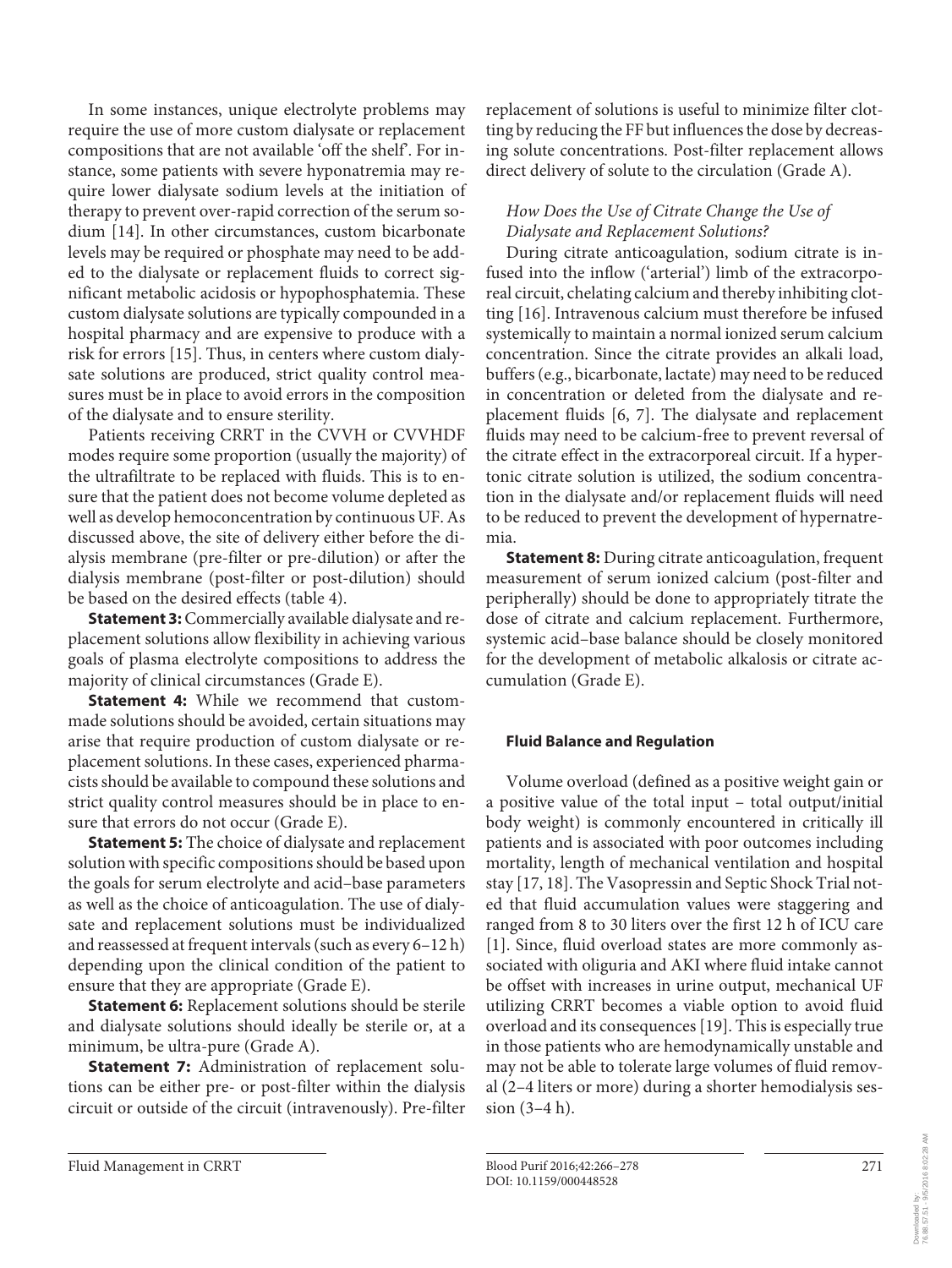

**Fig. 2.** Principles of fluid management in CRRT. Fluid regulation encompasses all components of fluid management in the patient undergoing CRRT and includes: CRRT machine balance (UF and replacement fluid use) and patient fluid balance. Reprinted with permission from www.ADQI.org.

 The decision to move to mechanical fluid removal also entails choosing a modality to achieve this goal such as intermittent hemodialysis/UF, slow low-efficiency dialysis, peritoneal dialysis or CRRT (included in this is SCUF). This decision should be made by taking into account: (1) the total amount of fluid that needs to be removed to achieve clinical goals, (2) ongoing fluid administration needs as well as ongoing net inputs and outputs, (3) hemodynamic status (blood pressure, need for ongoing pressor support), (4) rate at which fluid needs to be removed from the patient, (5) need for solute removal, electrolyte correction or control of uremia and (6) resources available at a particular institution. CRRT affords great flexibility in addressing these issues, as the rate and amount of fluid removal can be continuously and safely adjusted as dictated by patient needs and also allows for institution of dialysis to support other needs of the patient.

# *What Are the Principles for Fluid Management with CRRT?*

 CRRT can be used to achieve fluid regulation in any given patient (fig. 2). In order to achieve fluid regulation, it is critical to understand the differences between machine balance and net patient fluid balance. The balance of anticoagulation, UF and replacement fluid rates will determine the CRRT machine balance. This machine balance can then be added and adjusted to net patient inputs

and outputs to influence patient fluid balance (fluid regulation) [20]. Table 5 shows operating characteristics of CRRT and differences between fluid removal and fluid regulation in a given patient. It is important to recognize that precise fluid regulation using CRRT needs to consider not only the dynamic changes in machine fluid balance, but also integrate machine fluid balance with dynamic changes in patient fluid balance. For instance, if the clinician considered just the inputs and outputs in the CRRT but did not take into accounts the various inputs (such as intravenous fluids) and outputs (such as drain outputs) in the patient, then the balance of fluid therapy would be inadequate and the patient could be at risk for either fluid overload or excessive fluid losses. Both the machine and patient fluid balance should be assessed at fixed intervals (e.g., 1–2 h) and has to be combined to estimate the machine–patient integrated fluid balance (iBalance). Figure 3 shows the conceptual model for machine–patient fluid balance at 2 different time points, the concept of iBalance and also the dynamic changes in iBalance.

# *What Are the Physiological Targets and Goals for Fluid Management with CRRT?*

 A patients' need for fluid regulation (net iBalance) is determined by the underlying patient characteristics, clinical goals, type of disease, severity of illness and co-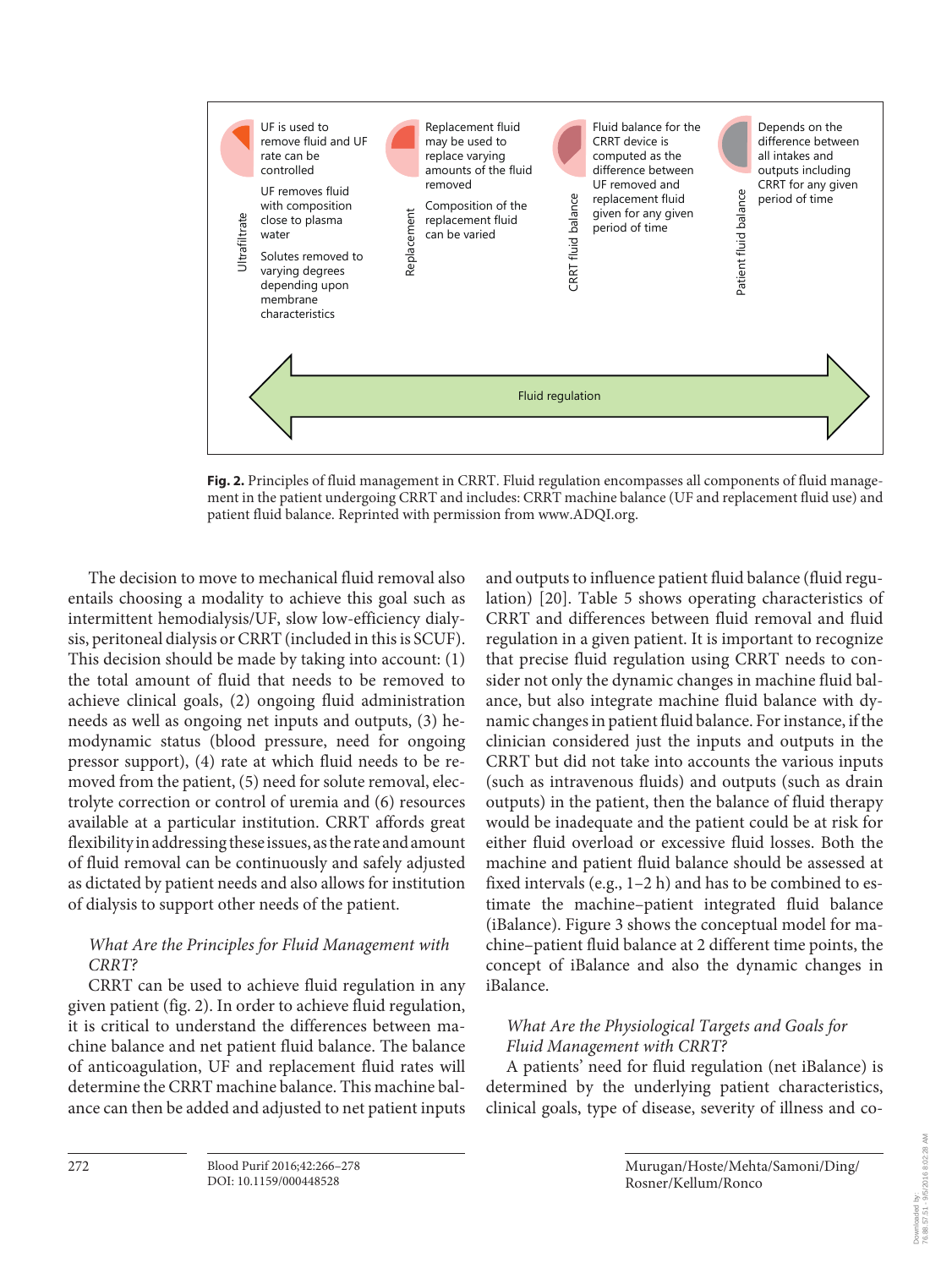

**Fig. 3.** Integrated Balance (iBalance). The machine fluid balance (grey circle) depends on UF, replacement fluid rates and anticoagulation. The net patient fluid balance (red circle) is calculated as the algebraic sum of patient inputs (e.g., blood compounds, drugs, nutrition) and outputs (e.g., urine output, drains, insensible losses). The machine-patient integrated fluid balance (iBalance) (blue arrow), which derives from the combination of the machine and the net patient fluid balance, is achievable only when frequent assessment of fluid inputs and outputs and CRRT fluid balance machine parameters are performed (e.g., every 1–2 h). The more frequent the assessment, the shorter is the time gap (vertical axis) and more precise the iBalance (horizontal axis). Reprinted with permission from www.ADQI.org.

|  | Table 5. Operating characteristics of CRRT - fluid removal versus fluid regulation |  |  |  |  |
|--|------------------------------------------------------------------------------------|--|--|--|--|
|  |                                                                                    |  |  |  |  |

| Characteristics                    | Fluid removal                                                                                                | Fluid regulation                                                                        |  |  |  |
|------------------------------------|--------------------------------------------------------------------------------------------------------------|-----------------------------------------------------------------------------------------|--|--|--|
| UF rate                            | To meet anticipated needs based upon static weight at<br>beginning of treatment as compared to target weight | Variable and reassessed frequently depending upon<br>patient needs and goals of therapy |  |  |  |
| Fluid management                   | Adjust UF                                                                                                    | Adjust amount of replacement fluid and/or UF                                            |  |  |  |
| Fluid balance                      | Even or negative                                                                                             | Positive, even, or negative                                                             |  |  |  |
| Volume removed                     | Based on physician estimate                                                                                  | Driven by patient characteristics and goals                                             |  |  |  |
| Application                        | Easy, similar to IHD                                                                                         | Requires specific tools and training                                                    |  |  |  |
| $IHD = Internittent hemodialysis.$ |                                                                                                              |                                                                                         |  |  |  |

morbidities. At the start of CRRT, the fluid management strategy should be guided by the patients hemodynamic and volume status. CRRT parameters should be adjusted on a dynamic basis to achieve goals of organ support and should be guided by parameters of patients' end organ dysfunction. It should be stressed that frequent reassessment of these goals is critical and one of the advantages of CRRT is that this single therapy can be tailored to meet rapidly changing clinical needs [21] .

 Online supplement figure S2 shows the different stages of fluid resuscitation and the conceptual model for fluid regulation. Typically, fluid removal using CRRT is started during the de-escalation phase of fluid resuscitation [22]. However, in order to achieve clinical goals, CRRT initiation could be considered during the optimization and stabilization phases of resuscitation (for example, a patient who is difficult to ventilate due to massive pulmonary edema may benefit from net fluid removal during earlier stages of resuscitation).

 An important principle governing fluid removal during CRRT is the concept of plasma refilling rate. During mechanical fluid removal, fluid is primarily removed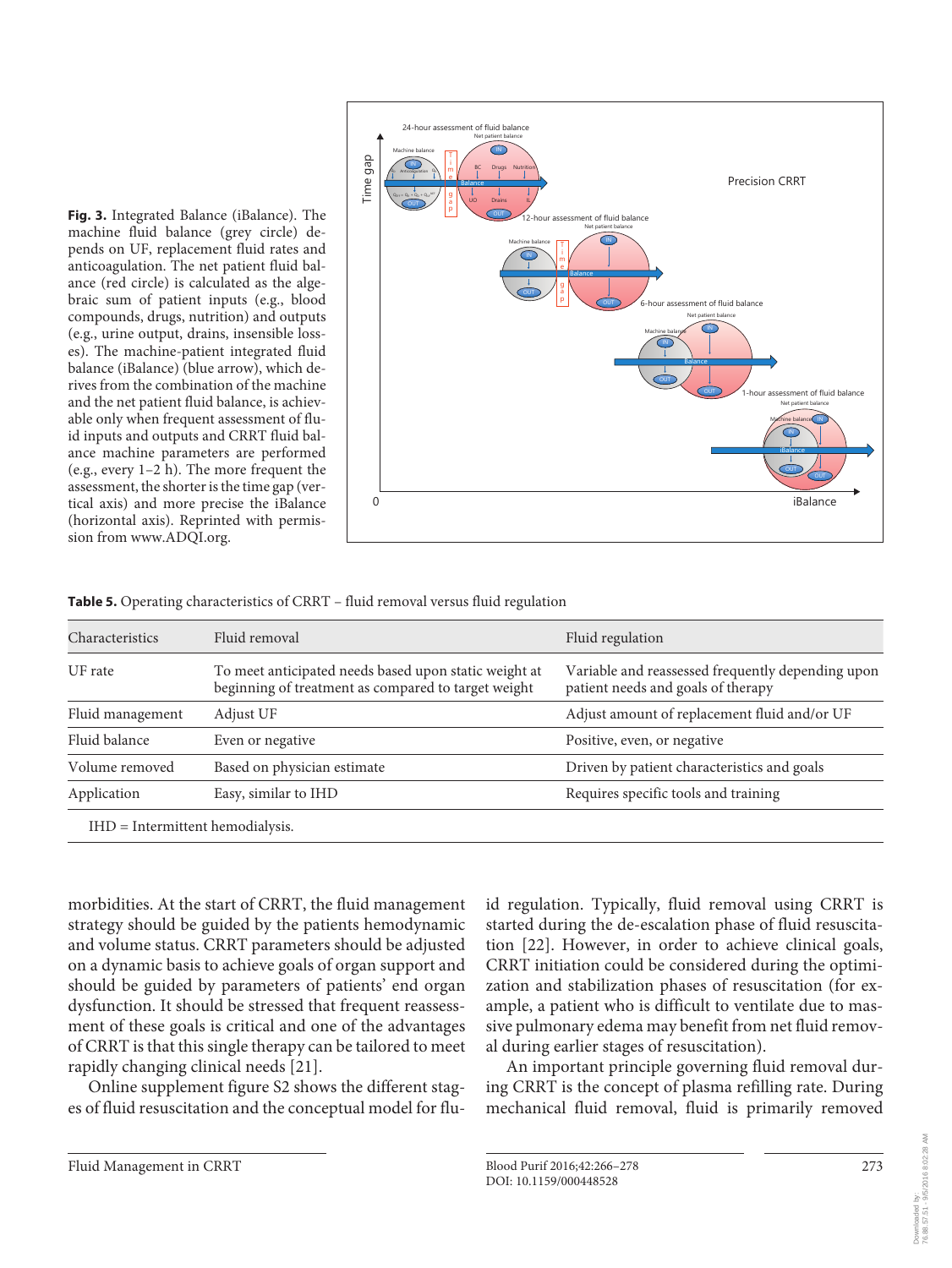from the intravascular compartment [23]. Plasma refilling rates from the interstitial compartment will determine the rate of change of the intravascular blood volume. If the UF rate exceeds the plasma refilling rate, decreased blood volume ensues and contributes to hemodynamic instability. Thus, the CRRT prescription for fluid regulation should take into account the overall goal for fluid removal (net removal), the rate of removal (how much fluid is removed in a given time period), patient's volume status and the hemodynamic stability of the patient. Unfortunately, there is no way to easily predict the plasma refilling, and thus, a cautious 'trial and error' approach to fluid removal starting with low fluid removal rates and titrating upward as tolerated is a reasonable approach.

 While clinical data that supports one mechanical modality for fluid removal over another are lacking, it is assumed that maintaining hemodynamic stability and organ perfusion during fluid removal is critically important. In this regard, CRRT offers several advantages over intermittent therapies – data from stable outpatients receiving hemodialysis suggest a maximum fluid removal rate of 13 ml/kg/h in order to minimize complications such as cardiac stunning or neurological sequelae [24] . Although no studies have specifically addressed this issue, a reasonable assumption would be that patients with AKI and fluid overload also not exceed fluid removal rates of >13 ml/kg/h. Thus, for a 70-kg male, the maximum hourly fluid removal rate would be 910 ml/h. Thus, intermittent dialysis or UF would not be appropriate and risks decrease in organ perfusion if the calculated required daily fluid removal rate is greater than 910 ml/h multiplied by the duration of the session (typically 3–4 h). CRRT, on the other hand, by virtue of its slow and continuous fluid removal enables the vascular space to have time to refill from other body fluid compartments and lessens the impact of fluid removal on organ perfusion [25]. In support of this concept is that retrospective studies have suggested that intermittent mechanical therapies as compared with continuous modalities are associated with a high rate of non-recovery from AKI perhaps due to repeated hypotensive (ischemic) events  $[26]$ .

 A unique feature of CRRT is that the correction of water and sodium balance can be separated. UF removes fluid with the same concentration as plasma water and replacement solutions can be administered that are hypotonic (have less sodium) to this removed fluid. This ability allows not only correction of hypernatremia but also removal of excess retained sodium, which allows for correction of extracellular volume overload. Similarly utilizing a hypertonic sodium solution can permit higher sodium levels without affecting the fluid balance.

# *How Can Fluid Removal and Balance Be Achieved?*

 Fluid management is achieved by changing either the amount of UF and/or the replacement fluid. The net amount of UF and replacement fluids may need to be adjusted in frequent intervals. It is important to recognize that if effluent volume is modified, this will affect solute clearance (dose). In order to achieve fluid homeostasis, the CRRT machine fluid balance parameters need to be integrated with the patient's fluid balance, since the CRRT machine balance does not take into account patients' fluid input and output. Figure 4 illustrates 2 different methods of CRRT prescription by integrating the patient and machine fluid balance (iBalance) on an hourly basis to achieve target net negative fluid balance in the patient. In method A, the net UF rate is varied each hour, and in method B, the replacement fluid is varied to achieve a net negative target fluid balance. Hybrid strategies of variable UF and replacement fluid rates can also be used to meet the goals of the patient. Table 6 shows the advantages and disadvantages of the 2 methods.

**Statement 9:** Clinicians must continuously assess fluid balance and set targets for this variable. These targets should be used to inform decision-making on timing and methods for fluid removal strategies, whether they are pharmacological or mechanical.

# **Precision CRRT**

# *How Can the Different Domains of Fluid Management Be Integrated to Achieve the Goals of Care?*

 The patients' goals for fluid management need to be defined initially and adjusted according to the patient's clinical condition. These goals will determine the choice and composition of fluids (dialysate and replacement) and the operational characteristics (e.g., modality, site of fluids delivery and net UF rates) for achieving fluid balance. Fluid overload before CRRT initiation is indeed related to bad outcome. But the prognosis may be improved if the fluid overload is well controlled after CRRT initiation, so the fluid overload after CRRT initiation or during the whole ICU stay may be more important and can be a better predictor of the outcome [27]. The operational characteristics as well as the fluid choices clearly influence one another and it is best to think about the CRRT circuit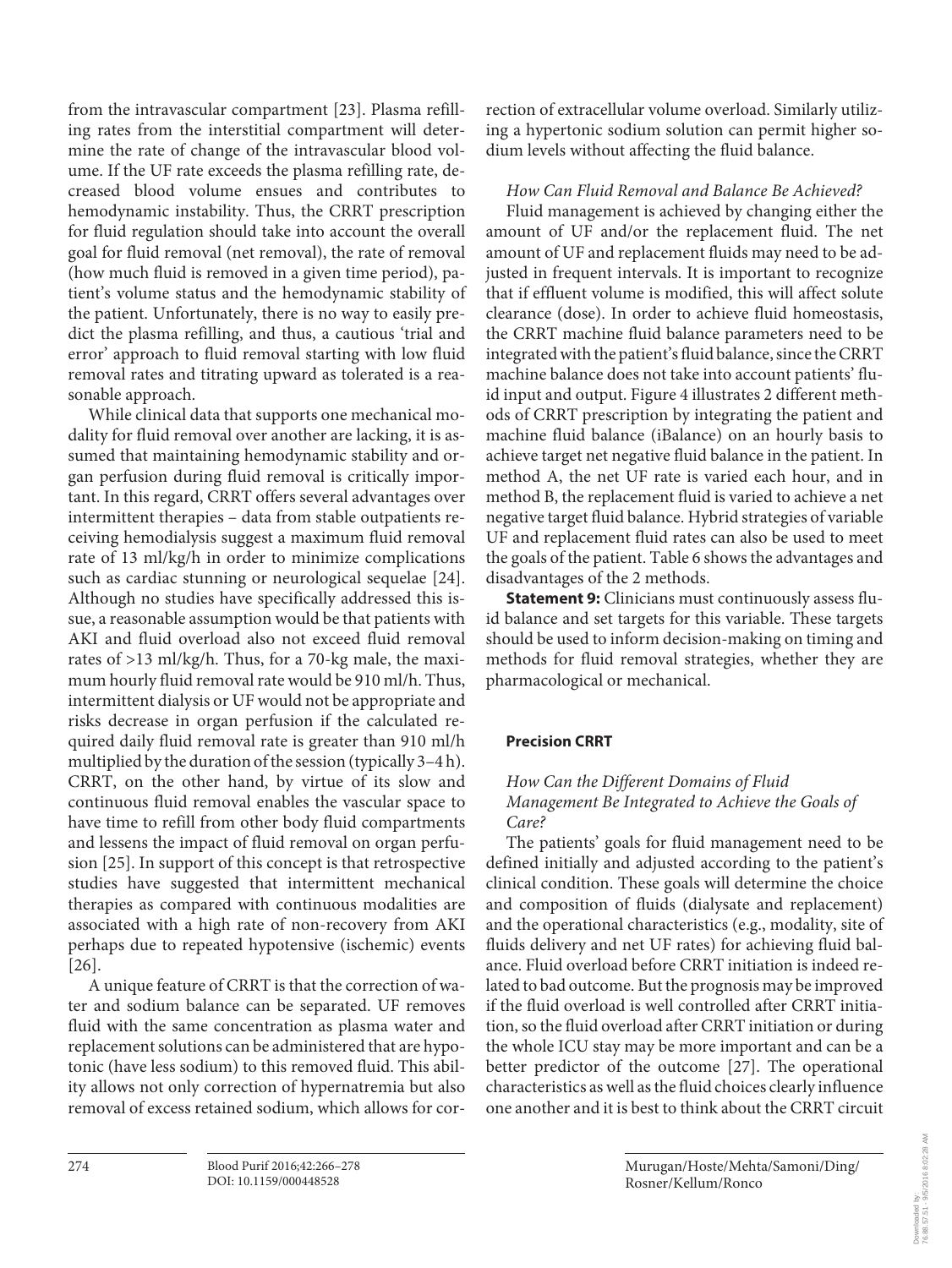

**Fig. 4.** Approaches to fluid regulation with CRRT fluid balance. Two different methods can be used to achieve the target fluid balance with CRRT. In method A, the net UF rate is varied on an hourly basis. In method B, the net UF rate is fixed and the replacement fluid is varied. Hybrid strategies of variable UF and replacement fluid rates can also be utilized. Reprinted with permission from www.ADQI.org.

|  | <b>Table 6.</b> Two different methods for fluid balance in CRRT |  |  |  |  |  |
|--|-----------------------------------------------------------------|--|--|--|--|--|
|--|-----------------------------------------------------------------|--|--|--|--|--|

| Variable      | Ultrafiltration technique                                                                                                                              | Replacement fluid technique                                                                                                                                                                                                  |
|---------------|--------------------------------------------------------------------------------------------------------------------------------------------------------|------------------------------------------------------------------------------------------------------------------------------------------------------------------------------------------------------------------------------|
| Fluid balance | Achieved by varying UF rate                                                                                                                            | Achieved by adjusting amount of replacement fluids                                                                                                                                                                           |
| Differences   | Output is varied to accommodate changes in intake<br>and output to reach a fluid removal goal                                                          | Output is fixed to achieve solute clearance goal and<br>replacement fluid rates are changed to allow flexibility in<br>reaching net fluid balance goals                                                                      |
| Advantages    | Familiar strategy from intermittent HD<br>Can allow for fluid balance calculations over an<br>extended period with calculation of a rate per unit time | Allows for constant solute clearance<br>Dissociates clearance parameters from fluid balance                                                                                                                                  |
| Disadvantages | Solute clearance may fluctuate<br>Requires frequent interactions with CRRT machine<br>to adjust UF rates to meet patient needs                         | Requires hourly calculations of the amount of replacement<br>fluid to be given with risk for fluid imbalance if rate not<br>calculated correctly with clear appreciation of all of the<br>inputs and outputs for the patient |

as a series of interconnected and interdependent modules. As an example of this interdependence, an increase in UF rate will result in increased FF, requiring a change in  $Q_B$ , anticoagulation or pre-filter replacement solutions.

 Furthermore, the opportunity to adjust dialysate and replacement solution composition at various sites can be utilized to achieve the desired goals or tailored to specific needs (e.g., hypo/hypernatremia, acid–base balance) [9]. For instance, during CRRT, hypernatremia can be corrected by adding small pre-calculated amounts of a hypertonic sodium chloride solution to the dialysate/replacement fluid bags aiming for a  $[Na^+]$  in the fluid that allows safe equilibration and correction of the serum [Na<sup>+</sup>]. Conversely, to correct hyponatremia safely, pre-calculated amounts of sterile water can be added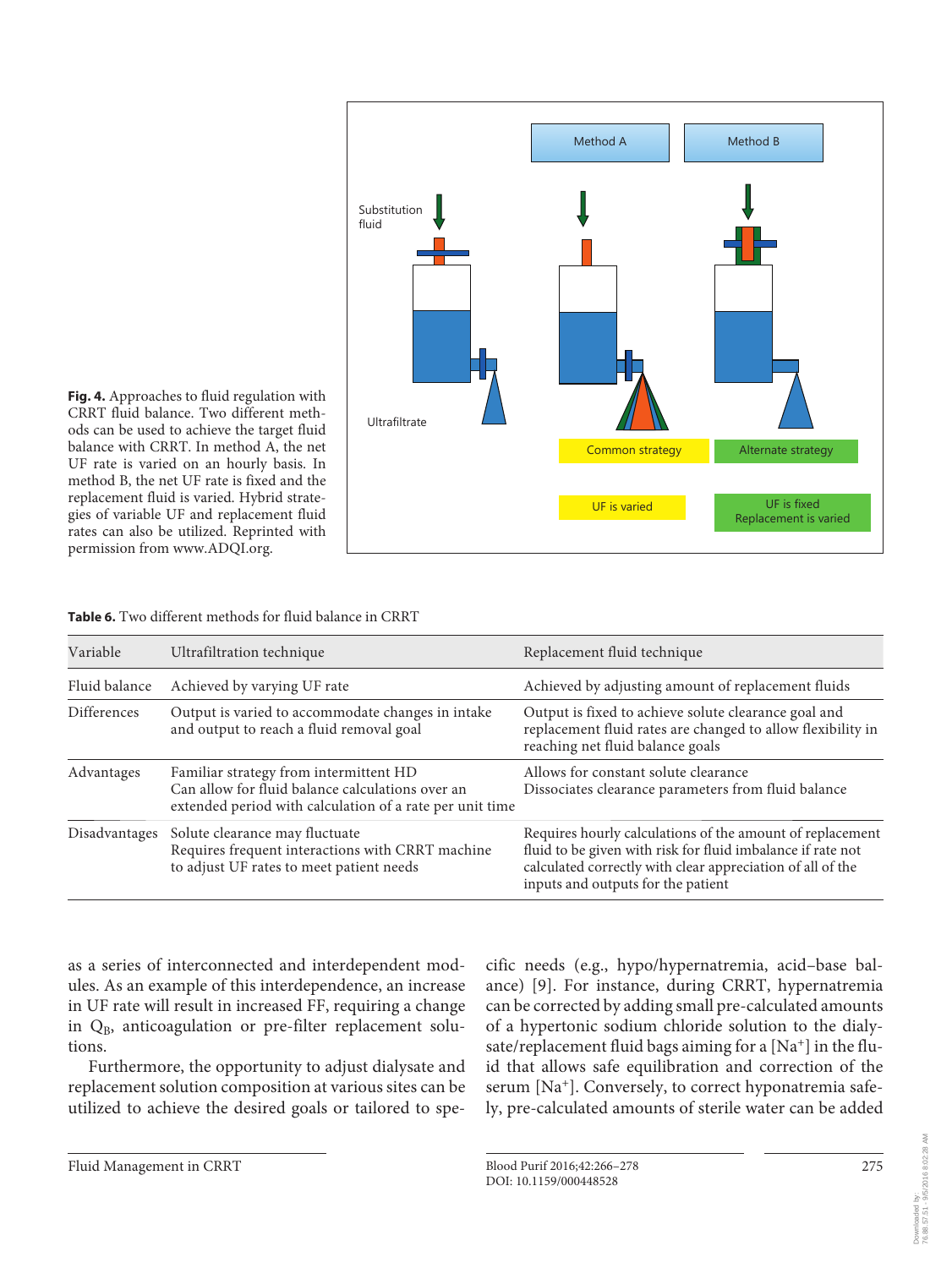

scription in CRRT. Reprinted with permission from www.ADQI.org.

in to achieve a fluid  $[Na^+]$  that equals the desired target serum  $[Na^+]$  [28, 29]. In either case, correction of the sodium disorder can be achieved through manipulation of the sodium concentration in the dialysate, replacement solution or both and through slow, step-wise changes the desired plasma sodium concentration can be reached.

**Statement 10:** The goals of care should define the utilization of solutions and fluid balance. Achieving overall fluid goals requires characterization of operating characteristics of CRRT. Flexibility of changing plasma composition and volume status independently could be tailored to the individual need of the patient. It is important to recognize that modifying either circuit integrity or plasma composition or fluid balance will influence the other components.

# **Stepwise Methodology for Prescription of Fluid Regulation**

 *What Are the Key Components of a CRRT Prescription to Achieve Goals of Plasma Composition and Fluid Balance?* 

 Figure 5 shows the key components of a typical CRRT fluid prescription. First, it is important to determine the effluent volume/hour (UF and/or dialysate flow) required to provide adequate solute clearance (we recommend setting this rate at a minimum of 30 ml/kg/h to ensure delivery of adequate solute clearance). Second, the volume of net UF needed to achieve fluid balance including a reduction of a given percentage of fluid overload should be estimated. Third, the composition of the fluid needed to replace the fluid removed and to meet the goal for the plasma composition (electrolytes and acidbase) should be determined. Fourth, the timing for achieving the goals and the parameters that need to be monitored should be prescribed. All CRRT prescription strategies should also consider the type of machine, the pump used, the type and frequency of monitoring, charting of data and also the available staffing resources and their experience.

# **Monitoring**

 Monitoring of the circuit integrity, plasma composition, fluid balance and temperature are paramount for optimal delivery of CRRT and to avoid complications. Circuit integrity can be monitored using periodic visual checks of the circuit for any blood clots or air bubbles. Filter efficacy should be monitored using ratio of effluent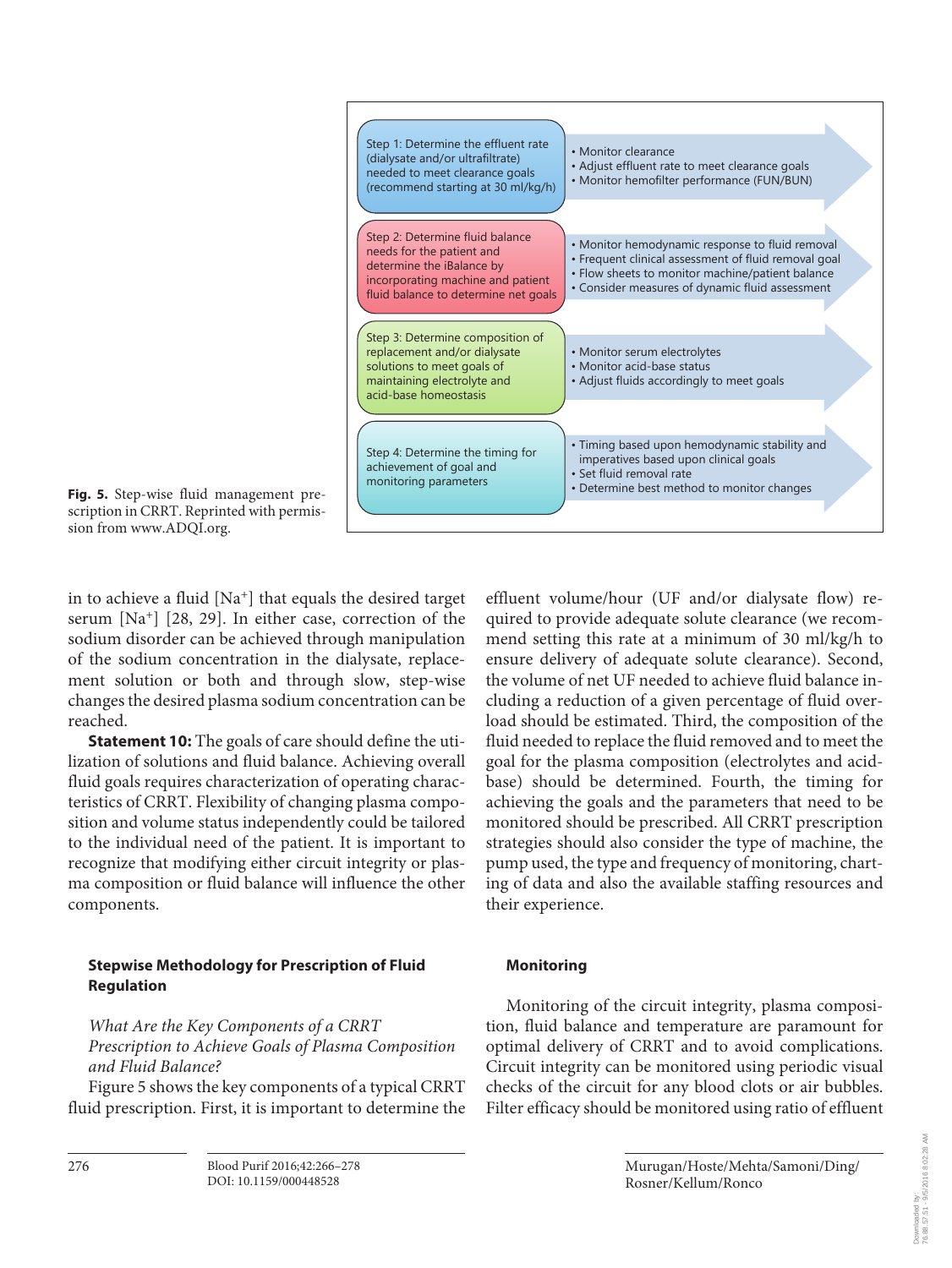fluid to blood urea nitrogen (FUN/BUN ratio) [30]. Anticoagulation efficacy should be frequently monitored using APTT or anti-Xa levels for heparin or low molecular weight heparin anticoagulation, and post-filter calcium for citrate-based anticoagulation. Access pressures should be monitored to determine adequate circuit blood flow and to troubleshoot any early circuit issues. Plasma composition should be frequently assessed using serum chemistries (e.g., 6–12 h). Hemodynamic parameters, volume status, temperature and body weight should also be monitored (online suppl. table S2). Complications during CRRT can occur due inappropriate goal setting, removing too much or too little volume or due to hemodynamic instability and hypotension.

 Given the risks of hypotension and decreases in organ perfusion with fluid removal, close monitoring of the patient's hemodynamic status and tolerance to fluid removal are required. While numerous static and dynamic monitoring techniques are available such as online changes in Hct (relative blood volume), bioimpedance, pulse and stroke volume variation and others, none of these have been sufficiently validated in predicting hypotension in response to fluid removal as well as the adequacy of fluid removal [31]. Thus frequent monitoring of blood pressure and adjustment of fluid removal rates in response to blood pressure changes may be suitable for most patients.

**Statement 11:** It is recommended that a patient's hemodynamic response to fluid removal be monitored closely and fluid removal rates be adjusted to maintain hemodynamic stability. No study has demonstrated the superiority of one technique of monitoring over others and clinicians should, at a minimum, monitor changes in blood pressure at frequent intervals.

**Statement 12:** Given the difficulties in predicting how an individual patient may respond to mechanical fluid removal, a reasonable approach is to start with a low rate of fluid removal and slowly increase this to the maximally tolerated rate while monitoring hemodynamic response and avoiding hypotension and decreases in endorgan perfusion. The patient's response to net fluid removal should be reassessed frequently.

**Statement 13:** Each unit utilizing CRRT should develop a standardized order set to facilitate fluid management orders as well as charting parameters and a standardized flow sheet that ideally can be contained within an electronic medical record. Charting should distinguish CRRT machine parameters from patient fluid balance parameters and integrate these to provide a complete fluid regulation analysis.

**Statement 14:** Fluid management by CRRT influences patients' core temperature. Core temperature should therefore be monitored continuously.

## **Research Questions**

 Despite several recent advances in technology and delivery of CRRT, a number of questions still remain with regards to fluid prescription.

# *When Is the Right Time to Initiate CRRT for Fluid/ Volume Management?*

- What data informs this decision?
- Is fluid removal associated with improved outcomes?

# *What Is Best Practice to Achieve Desired Fluid Balance with CRRT?*

- What is the ideal or target fluid balance that one should strive for in a given patient?
- How should fluid balance be achieved (e.g., fluid removal, fluid addition, fluid regulation)?
- How does patient's volume status and fluid management with RRT influence dose of dialysis?

# *What Are Key Technological Issues?*

- How does fluid management change with different CRRT systems and role of integrated fluid balancing systems?
- How can we standardize technology for achieving fluid management with CRRT?
- What is the role of electronic medical records in tracking and reporting fluid balance?

# **Conclusions**

 During CRRT, fluids are commonly administered to maintain circuit integrity, regulate plasma composition and maintain fluid balance. CRRT allows the flexibility to tailor the fluids administered or removed to the individual needs of the patient and to achieve intended treatment goals. Precision fluid management during CRRT should integrate both machine and patient fluid balance at frequent intervals to tailor treatment to prevent fluid overload.

## **Disclosure Statement**

 The authors declare that they have no conflicts of interest to declare.